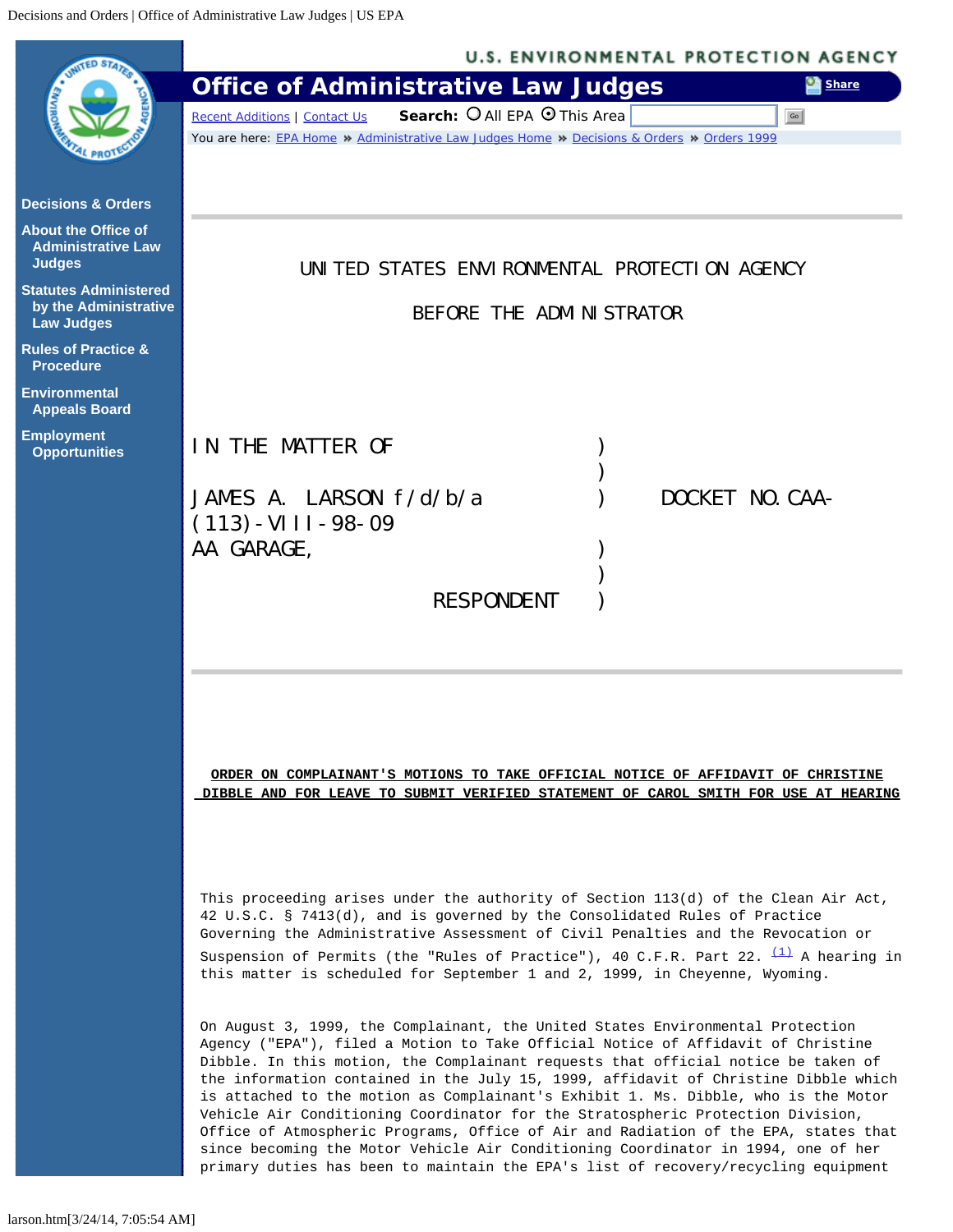certified by the EPA or an independent standards testing organization to meet the standards set forth in 40 C.F.R. § 82.36 (EPA's List of Section 609 Approved Equipment or the "List"). Ms. Dibble further states that during the time she has been maintaining the List since 1994, Robinair Model #10854 has not been on the List, and to the best of her knowledge, Robinair Model #10854 has never been on the List. Ms. Dibble notes that Robinair Model #10854 is not on the List because it is not recovery/recycling equipment certified by the EPA or an independent standards testing organization to meet the standards in 40 C.F.R. § 82.36.

Section  $22.22(f)$  of the Rules of Practice, 40 C.F.R. §  $22.22(f)$ , provides that:

Official notice may be taken of any matter judicially noticed in the Federal courts and of other facts within the specialized knowledge and experience of the Agency. Opposing parties shall be given adequate opportunity to show that such facts are erroneously noticed.

The EPA maintains that the information contained in Ms. Dibble's July 15, 1999, affidavit (Complainant's Exhibit 1) is within her specialized knowledge and experience as the Motor Vehicle Air Conditioning Coordinator and, therefore, moves that official notice be taken of this information. I agree that the factual matters contained in Ms. Dibble's affidavit are appropriate for official notice. Moreover, the Respondent has not challenged the information contained in Ms. Dibble's affidavit. Accordingly, official notice is taken of the following facts: Since at least 1994, Robinair Model #10854 has not been on the list of recovery/recycling equipment certified by the EPA or an independent standards testing organization to meet the standards set forth in 40 C.F.R. § 82.36; and that to Ms. Dibble's knowledge, Robinair Model #10854 has never been on that list. As such, the EPA's Motion to take official notice is **Granted.**

On August 4, 1999, the Complainant filed a Motion for Leave to Submit Verified Statement of Carol Smith for Use at Hearing. In this motion, the EPA, pursuant to 40 C.F.R. §§ 22.16(a) and 22.22(c), moves for leave to submit the verified statement of EPA Environmental Engineer Carol Smith for use at the hearing in this matter, which is scheduled for September 1, 1999. The EPA states that the verified statement "would contain all or a portion of the testimony Ms. Smith would give at hearing."

Section  $22.22(f)$  of the Rules of Practice, 40 C.F.R. §  $22.22(f)$ , provides that:

The Presiding Officer may admit an insert into the record as evidence, in lieu of oral testimony, statements of fact or opinion prepared by a witness. The admissibility of the evidence contained in the statement shall be subject to the same rules as if the testimony were produced under oral examination. Before any such statement is read or admitted into evidence, the witness shall deliver a copy of the statement to the Presiding Officer, the reporter, and opposing counsel. The witness presenting the statement shall swear to or affirm the statement and shall be subject to appropriate oral cross-examination upon the contents thereof.

This regulation does not require that a party be granted leave to obtain and proffer a verified statement of its witness. This is not to say, however, that a moving party should not provide the opposing party adequate opportunity to review the verified statement prior to the statement being offered into evidence at the hearing. Inasmuch as the hearing has not been convened and the statement of Ms. Smith has not been proffered, the EPA's motion is premature at this time. The